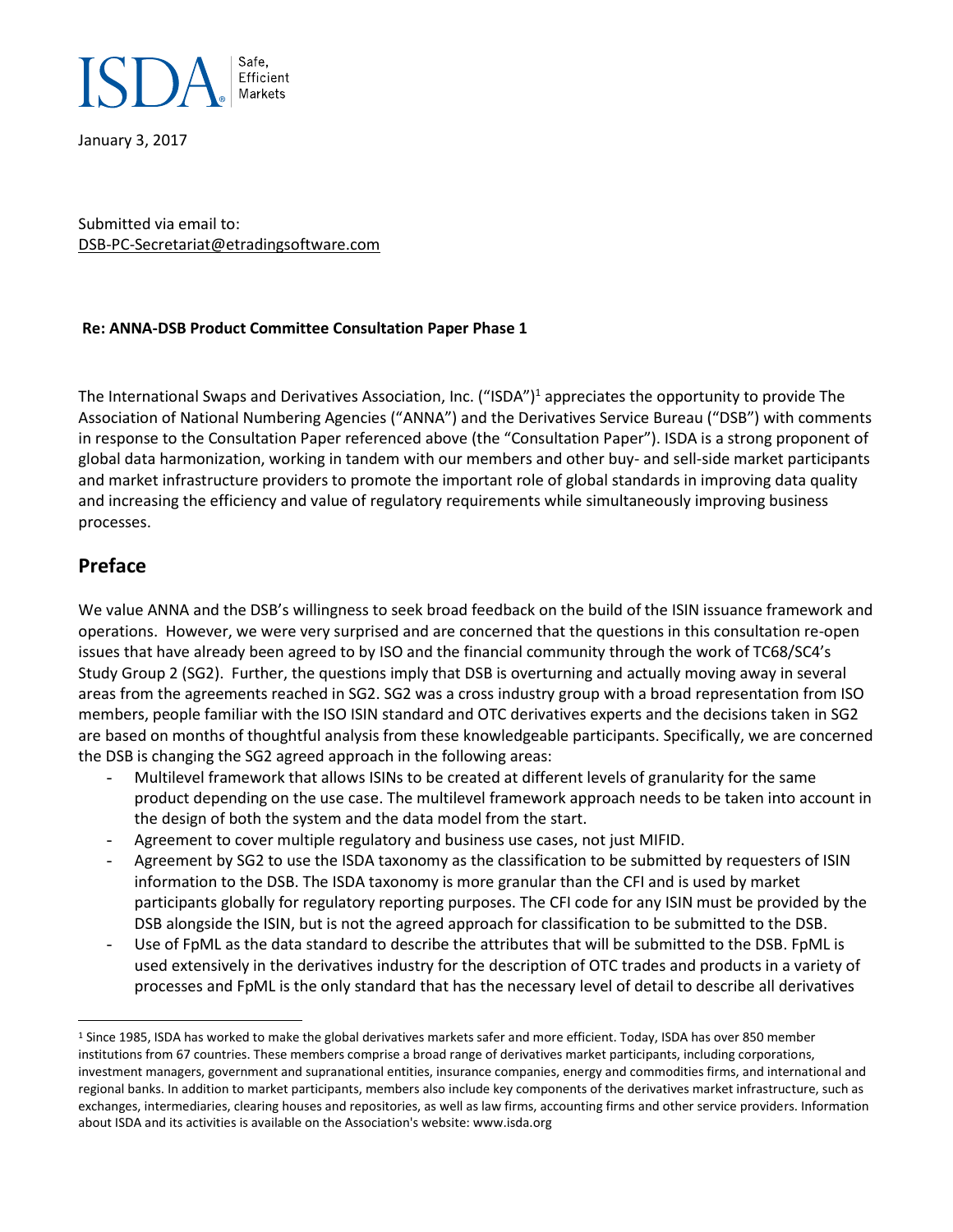Safe, Efficient Markets

products currently. Therefore it was agreed in SG2 that FpML should be the data standard to work with for the start of the MIFID II requirements. Use of additional data standards will complicate the efforts and divert resources.

Given the process that took place under ISO through SG2, it is unclear to us why the DSB is re-opening these questions, especially given the tight timeframes to comply with MIFID II. ISO concluded that the work of the SG2 was fit for creating an ISIN that would meet the requirements of MIFID II, so we see no reason to pursue a different approach at this time. SG2 in the report in June identified a number of open questions and specified that further work on the granularity determination needed to be undertaken, including significant work with regards to commodity derivatives. We urge the DSB to take this forward, as progress on any of these since May seems limited or non-existent. Firms have begun to prepare for implementation of MIFID II, in part based on monitoring the work of ISO and SG2 and ANNA. In fact, ANNA released the "connectivity specifications" in early November with the goal *"…. to enable the industry to evaluate and budget for the integration and testing process, as well as associated impacts on related operational processes and systems."* And cited that *"In December, ANNA will release the data specifications for use with the FIX messaging protocol for the DSB. These specifications incorporate FpML taxonomy, and reflect the work of the ISO study group for development of the ISIN for OTC derivatives."*

If the DSB proceeds with significant changes to the previously agreed framework - which we do not support - we are greatly concerned about the timing of the project. Either changes stemming from the feedback in the consultation process will be kept limited and potentially lead to a suboptimal and limited solution; or the UAT deadline and subsequent deadlines might need to move. For a successful UAT both the DSB and it future customers need to be ready to test. Given the requirement to have ISINs for MIFID II, the absence of a full functioning solution on January 1, 2018 for all asset classes and all products that require ISINs, will seriously impact firms' ability to trade at the start of MIFID II and will put firms subject to MIFID II at a disadvantage at a global level.

Our responses to the specific questions are below, but largely reflect these opening comments.

On other topics, the industry has been strongly advocating for a robust governance framework for OTC ISINs. While ANNA has taken steps with the creation of the DSB and the creation of the Product Committee (PC), much more work needs to be done and we are increasingly concerned about the lack of speed at which these changes are taking place. We welcome the creation of the Product Committee but we question how much input the PC has provided for this consultation given the time of creation of the PC and the time of issuance of this consultation. To date we have not yet seen any minutes or information from the PC meetings. Also, there is no further information on the composition of the DSB board of directors. The lack of a robust and open governance framework will become a roadblock to broader adoption of ISIN as product identifier for derivatives.

Part of the governance question relates to future maintenance and development of ISINs.

We would like to understand how the DSB plans to develop future products and requirements. FpML<sup>2</sup> has developed a maintenance approach and presented this to ANNA.

#### **<sup>2</sup> About FpML**

 $\overline{a}$ 

FpML (Financial products Markup Language) is the freely licensed business information exchange standard for electronic dealing and processing of privately negotiated derivatives and structured products. It establishes the industry protocol for sharing information on, and dealing in, financial derivatives and structured products. It is based on XML (Extensible Markup Language), the standard meta-language for describing data shared between applications. The standard is developed under the auspices of ISDA, using the ISDA derivatives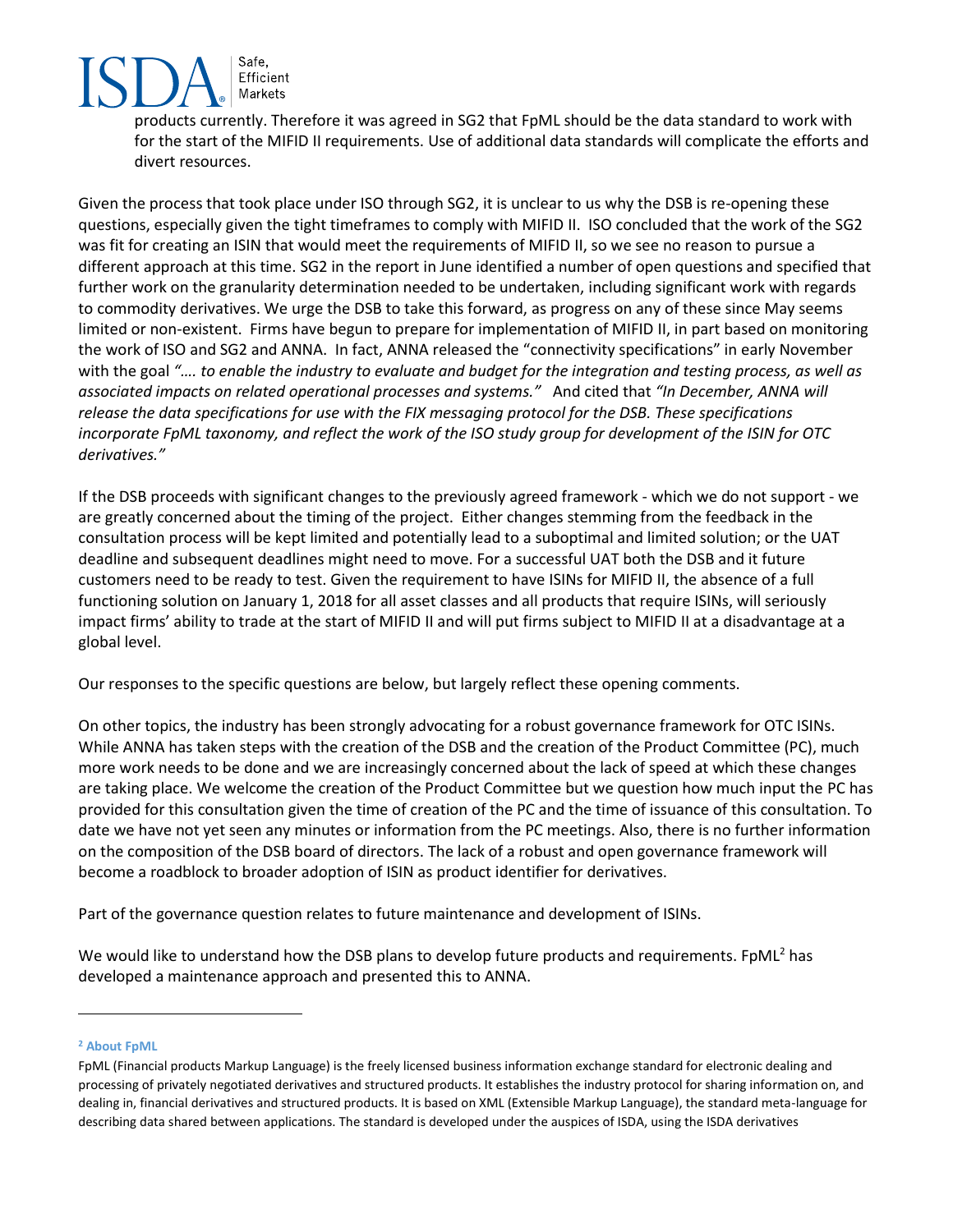# Efficient Markets

Finally we want to highlight that industry consultations primarily run during the end of year period limit the industry input received. The response to certain questions is therefore brief. We would be happy to provide more information and continue the discussion following the end of the consultation.

# **Scope**

 $\overline{a}$ 

#### *Q 1: Are there any products expected to be tradeable on a trading venue by Jan 3, 2018 that will not be covered by the combination of the above CFI Codes?*

We are concerned that the DSB is looking to limit the scope and we believe the focus should be on covering all standardized OTC products with a process in place to cover any gaps rapidly.

The impact of an erroneous "prioritization" of products is potentially profound for MIFID II: if a transaction is executed in an instrument for which an ISIN is required and for which no ISIN is available, the consequences of not having that ISIN are far-reaching:

- ISIN is the key for RTS 23
- Reports for the transaction reporting obligation under RTS 22 will be rejected if the transaction is executed on an EEA trading venue and no ISIN can be put in mandatory field 41
- ISIN is also required for post-trade transparency under RTS2

Furthermore there is a risk that, when only starting with the more "standard products", we build a model that is not extensible to the more complex ones, but only discover this at a later point once the simple products are established. The DSB will have designed itself into a corner at that point. We strongly urge that the SG2 work be continued.

ANNA should clarify the terminology, 'tradeable on a trading venue' – MiFID II text distinguishes three categories which this umbrella term could include:

- Traded on a trading venue (ToTV)
- Admitted to trade on a trading venue (ATT)
- Request for admission to trade on a trading venue (RATT)

We would like to understand why ANNA has decided to restrict this scope question to only those instruments 'tradeable on a trading venue' by January 3, 2018?

At this point in time, it is not yet clear which entities will register as "trading venues". This might encompass broker platforms where less standardized derivatives are traded. It is not possible to know which products those venues will accept to trade on their platform in January 2018. For example, some of the platforms that might register as venues allow vanilla structures like straddles or strangles to be traded as such. There is no CFI code for such instruments.

In addition, we understand that RTS23 obliges Systematic Internalisers (SI) to obtain ISIN for instruments they quote. The scope of instruments traded by SI may go beyond ToTV, it includes instruments where the underlying

documentation as the basis. As a true open standard, the standards work is available to all at no cost and open to contribution from all. The standard evolution and development is overseen and managed by the FpML Standards Committee, following W3C rules of operations guidelines. The Standards Committee has representatives from dealers, buy side, clearing houses, large infrastructures, vendors, Investment managers and custodians. To find additional information on FpML, visit [www.fpml.org.](http://www.fpml.org/)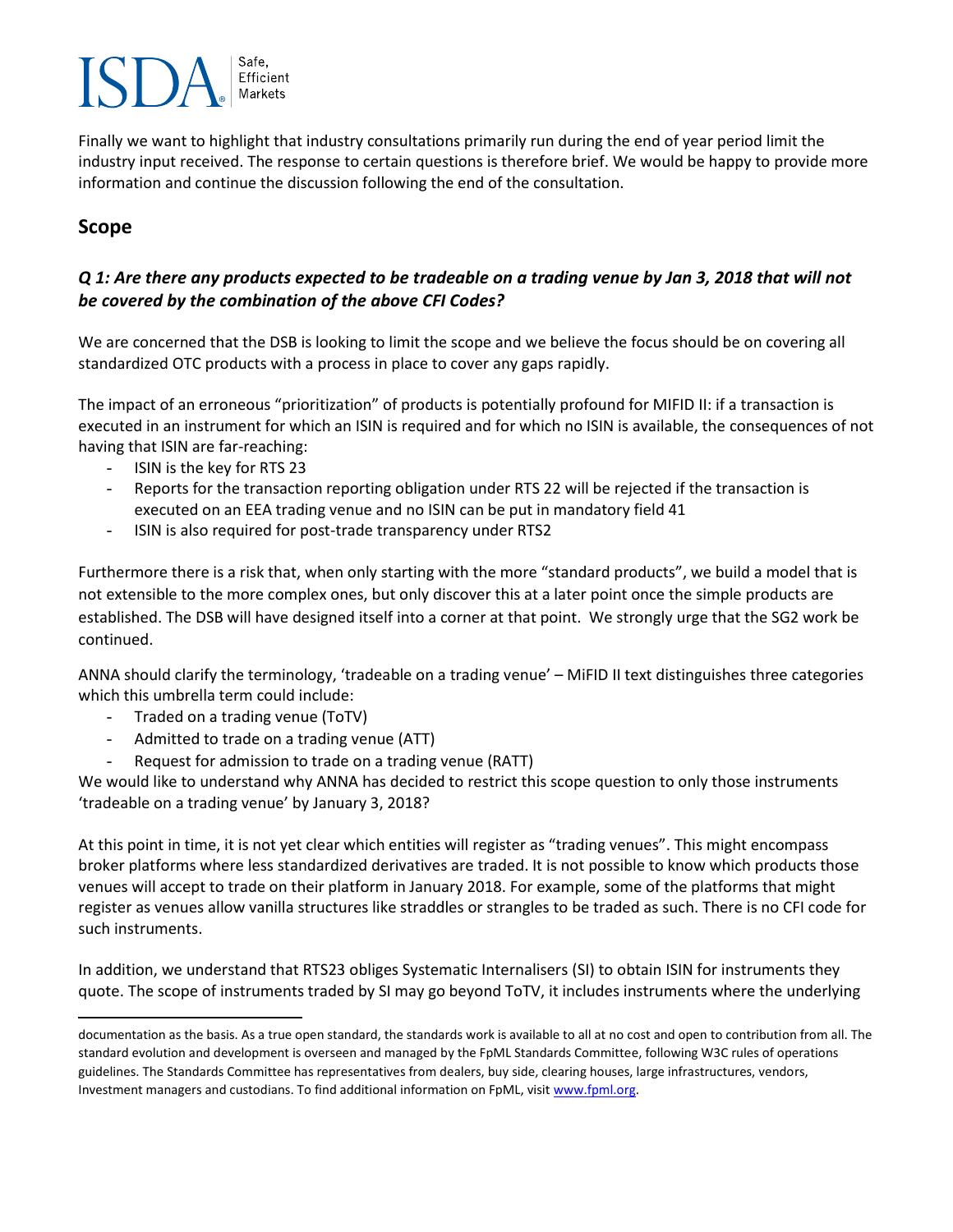

(or a constituent of its underlying basket) is tradeable on a trading venue and should be considered as well. If no ISIN is available for such instruments, the result might be that a firm cannot continue to trade them (as an SI).

#### *Q 2: Are there any products covered by the combination of CFI Codes that will not be tradeable on a trading venue by Jan 3, 2018?*

See Q 1

*Q 3: Within the CFI Code 'H', the DSB will focus on non-listed options. Do you know any complex listed options that are in scope of MiFID II, tradeable on a trading venue and do not currently have an ISIN issued by their NNA? If so, please give as much detail as possible about the product including the venue name.*

Listed options are highly standardized, have specific maturity dates, and generally cover only shorter maturities. Similar products exist in the OTC space, but with different (customized) maturity dates, or maturities that are further in the future. These products do not have ISIN, but firms might be SI and thus require ISINs for them.

We would like to receive clarification from ANNA that the intention is to issue ISIN for listed options through the ASB (CFI code "O"), and ISIN for non-listed and complex options through the DSB (CFI code "H").

# **Product Roadmap**

# *Q 4: Do participants agree that this is the most appropriate approach for prioritization of products? If not please provide an alternative approach and rationale*

We are concerned with the prioritization as proposed, unless this is a short term prioritization for testing purposes only. There should not be priorities for the MIFID II start date. The issuance facility by January 3, 2018 needs to be able to provide an ISIN for any product in scope of MIFID II. Equally we want to ensure the DSB develops the ISIN framework from the beginning as agreed in SG2, rather than focusing in first instance on RTS 23.

As mentioned before there is a considerable risk that, by looking only at the more "standard products" initially, DSB builds a model that is not extensible to the more complex ones, but only discover this at a later point once the simple products are established. The DSB will have designed itself into a corner at that point. We therefore strongly urge that the SG2 work be continued.

# *Q 5: Given the tight deadline of April 2017 for UAT, is there sufficient time for the industry to respond? If not, please explain and provide evidence of how extending the duration of the consultation period will not detrimentally affect the implementation of OTC Derivative ISINs for the industry.*

As indicated in the introduction, we are concerned about the timelines. Without seeing the consultations and the number of open questions that are still outstanding it is difficult to comment on the time needed to respond. It would be good to understand the progress the DSB has made with regards to the open questions that resulted from the ISO SG2 work as documented in the June report. In our view, addressing these very important open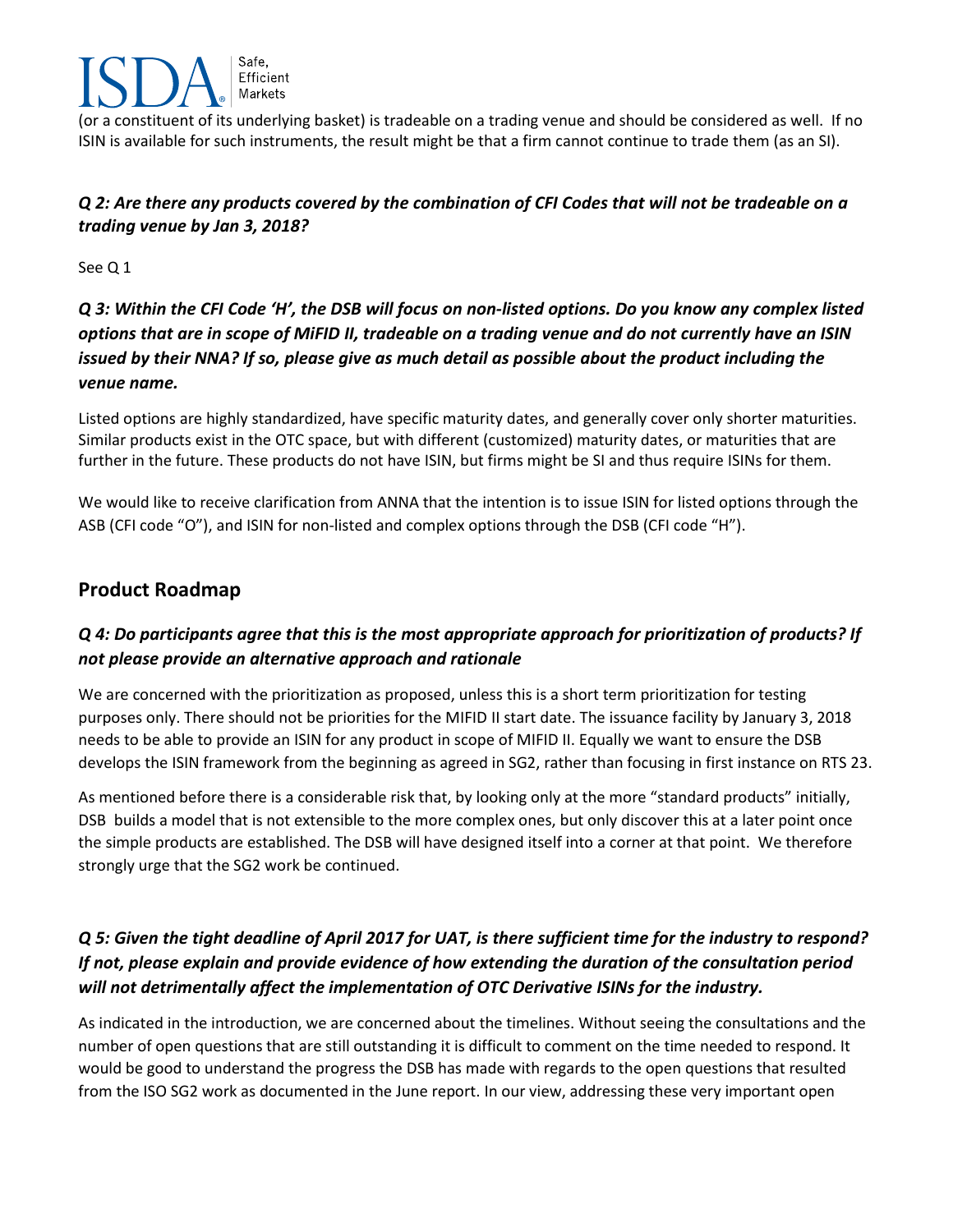question is a more critical priority than re-opening some of the items included in this consultation that were already addressed by SG2.

For the impact on the timing of the implementation the following needs to be considered:

Safe, Efficient Markets

- Industry is basing itself on the recommendations from SG2. Divergence from those recommendations, in particular those highlighted in the introduction, will negatively impact industry readiness.
- Feedback and discussion with the industry should continue throughout the process and should not be limited to the consultation documents and consultation period.
- The actual changes and readiness of detailed specifications are key determinants, more so than the length of the consultation period.
- Much work still needs to be done for commodities. The commodities asset class is complex and might contain products that require specific attributes. Commodities should be integrated in the ISIN model from the start.

We reiterate that the first two consultations are issued at an inopportune time given absences over holidays. Feedback therefore will be limited.

As far as the UAT timing is concerned, we do note that a number of regulators open their industry testing from Jul-2017; it should be sufficient to open ISIN Engine UAT from May 2017.

#### *Q 6: Are you aware of any other regulatory requirements (beyond MAR, EMIR and SFTR) that require an ISIN for OTC Derivatives? If so, please identify and specify how that ISIN definition must be different from the one to meet the above requirements*

The build and implementation of the DSB ISIN infrastructure will come at high cost to the industry and if ISIN for OTC derivatives is to work, it would be beneficial to be able to leverage this investment for use cases other than regulatory reporting alone. This approach was also taken in SG2. Limiting ISIN to a single regulatory use would not allow this.

It is important that technically the solution is extensible to other regulatory jurisdictions/obligations e.g. the CPMI-IOSCO UPI requirements and other non-regulatory industry use cases. The more use cases the solution supports, the greater confidence regulators can have in the quality of the ISIN. We support and encourage leveraging ISINs for other use cases and strongly believe this needs to be taken into account from a technical perspective from the very beginning. Of course, the ability to accept ISIN as the global product identifier for derivatives is greatly dependent on the ultimate governance of the ISIN and the system being built on the recommendations that were agreed by ISO SG2. These issues, if not addressed and left unresolved, will become roadblocks to further industry support for a broader application of ISINs.

There may be an ability to leverage ISIN as part of the calculation needed to resolve whether Commodity listed derivatives and OTC derivatives are economically equivalent. This is part of the MiFID II position reporting and monitoring obligations.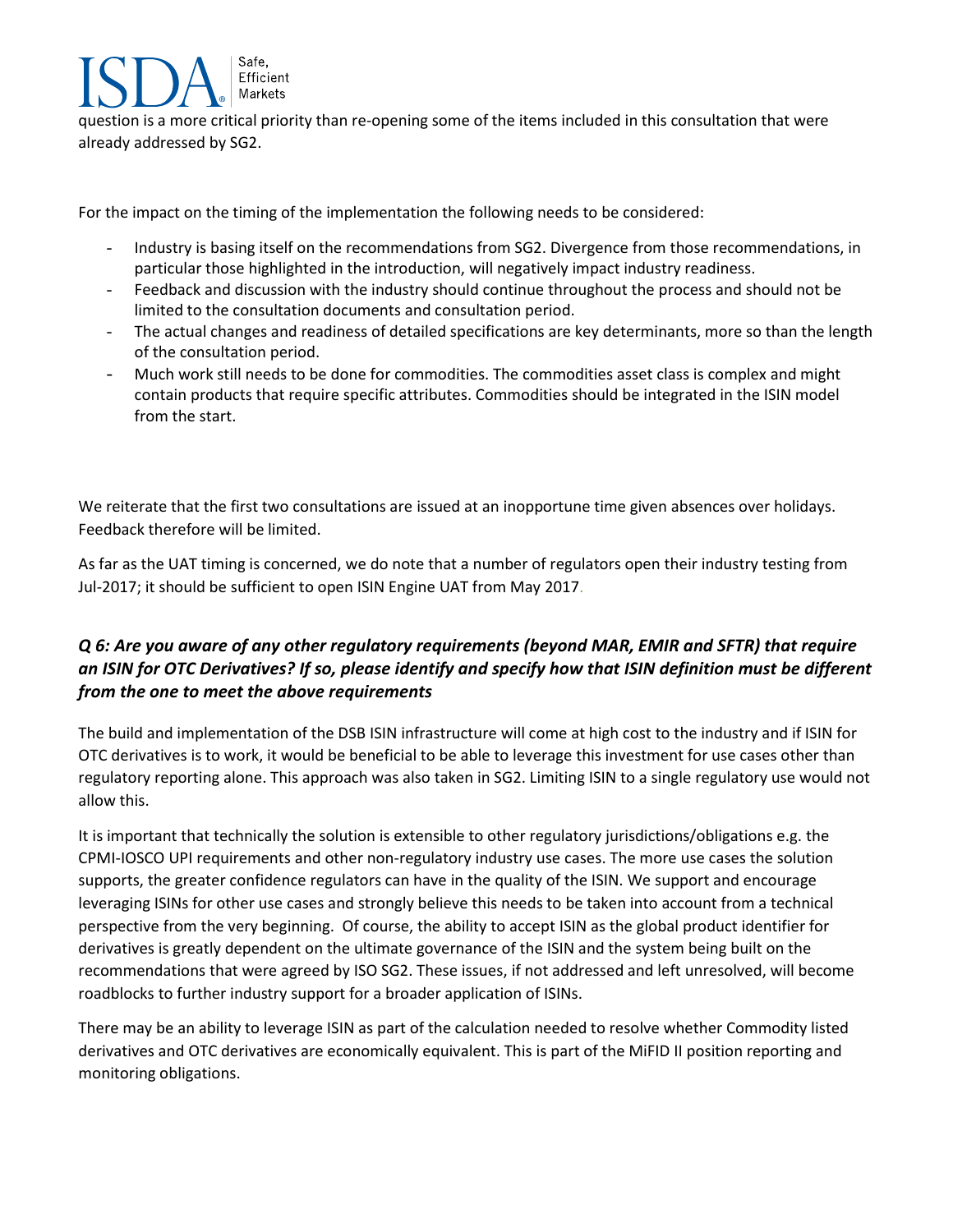# Efficient

#### *Q 7: The first phase of the DSB PC ISIN definition will focus on defining a single level of an ISIN, within a potential yet-to-be-defined hierarchy, to meet the immediate requirement. Are there other immediate regulatory requirements the ISIN must meet that will need multiple levels of ISIN definition? Please specify the requirement and the reason in detail.*

We believe other regulatory and business requirements should be taking into account from the beginning and we are concerned by the exclusive focus in the design on RTS 23. It might make the implementation of the framework at a later point in time not feasible and reduce the ISIN to an ESMA specific product identifier.

The Level1 ISIN that could become a solution for example for the CPMI-IOSCO UPI, but also other purposes, would need to be integrated from the outset, since any a posteriori change in the ISIN model would affect the attributes and could potentially affect the ISIN. We'll point out as well that the product scope for a CPMI-IOSCO UPI is potentially much broader than the RTS 23 product scope. The discussion that took place in SG2 on the inclusion of Maturity Date illustrates the need for an all-inclusive approach. The inclusion of Maturity Date provides a level of granularity close to the trade level and it would be difficult to build other levels of granularity if this level were to be the starting point. We strongly recommend following the SG2 analysis.

#### *Q 8: If in the future the DSB implemented an ISIN at a different level in the hierarchy, for example, one that met CPMI-IOSCO requirements, how much of a challenge would that be for industry to implement?*

There is a fundamental technical difference between a single level ISIN and a hierarchy. The industry strongly believes that a hierarchy approach is best suited to OTC derivatives given the uncertainty around what is considered a product vs. contractual attribute. Therefore we recommend that all technical APIs and protocols support a hierarchy from the start.

Additional attributes are required in a hierarchical structure (for example, direct parent/ultimate parent) and need to be part of the design from the beginning. Adding attributes to existing ISINs a posteriori, would be very challenging. This could affect the ISIN itself and the processes in which it was used such as confirmation and reconciliations. It could potentially lead to a new report should ISIN change because of the amendment in attributes. Adding attributes at a later point in time to existing ISINs would be a very costly exercise for the industry.

# *Q 9: Do you know of any products within scope of MiFID II that require additional fields from RTS 2 to be included in the ISIN definition? If so, please identify them and describe why they are required.*

We understand that certain RTS 2 fields that are not present in RTS23 might need to be included in the ISIN for transparency calculation purposes. This was considered as part of the asset class granularity work under SG2 and we urge the DSB to take that analysis as the starting point. We further suggest the DSB gets clarity from ESMA on this point.

#### *Q 10: Do you think the proposed single ISIN level, in addition to the Reference Data requirements under RTS23, must satisfy MIFID Transparency requirements under RTS2? If so, can you provide an explanation and examples where ISIN satisfying Reference Data (RTS23) will not be fit for Transparency (RTS2) use?*

There are a number of data attributes required for RTS 2 Trade Reporting which are not already captured in RTS 23 however, these are not all reference data. We refer in this respect to the previous analysis done by SG2.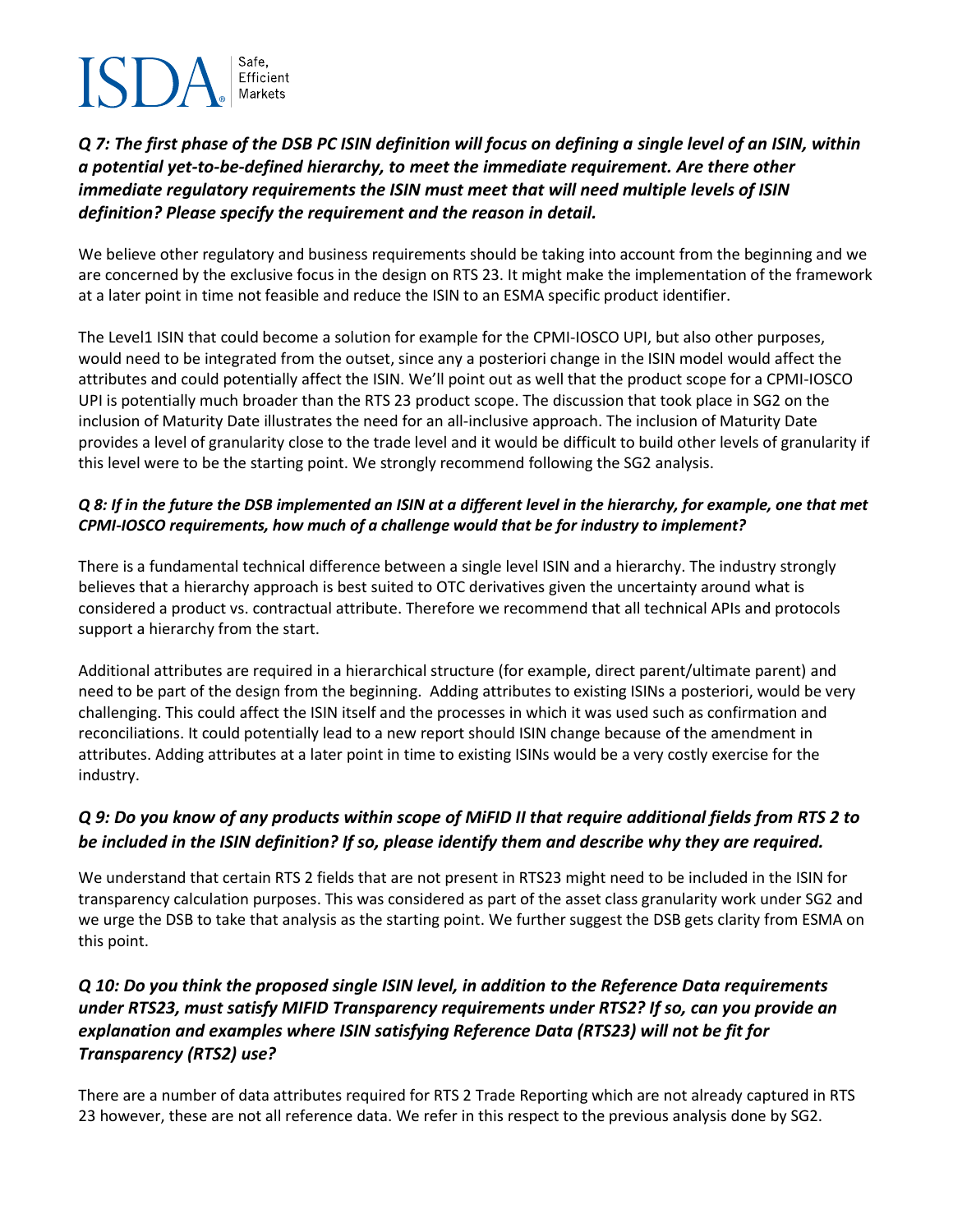## Safe, Efficient Markets

.

By way of example, forward starting swaps cannot be distinguished from non-forward starting swaps based on the RTS 23 data attributes, however forward starting swaps should be differentiated to provide meaningful transparency.

#### *Q 11: Do you think the proposed granularity level is appropriate for the purpose of TOTV? If not, why?*

We believe that the ISIN as proposed is not at the appropriate level of granularity for ToTV. The main issue is threefold:

- 1) Traded on a Trading Venue typically works along the lines of tenor as opposed to maturity date. If maturity date and other volatile attributes such as fixed rate were removed from the ISIN then this would solve this issue.
- 2) Traded on a Trading Venue also takes into account non-product level attributes e.g. Clearing House. It would be incorrect to include these in the product descriptor as they would then create different ISINs for the same product identifier.
- 3) Other more granular product attributes are required e.g. day count fraction

We refer back in this regard to the work undertaken in SG2 where this was considered.

Either we leverage the framework and use a different level of granularity for ToTV, or we reach agreement to leave certain RTS23 data fields outside of the ISIN. In the latter case additional data attributes would be required for ToTV. These additional data attributes could be communicated in addition to the ISIN.

#### *Q 12: Do participants agree that CFI is the most appropriate taxonomy to use in identifying the product Templates? If not please provide an alternative approach and rationale*

As agreed in ISO SG2, we strongly believe the ISDA Taxonomy is the appropriate taxonomy to serve as input to the ISIN creation process. As output, the DSB needs to provide the CFI code alongside the ISIN.

The ISDA product taxonomy is used extensively by market participants globally for regulatory reporting and the ISDA classification is more granular than the CFI. When developing the CFI for OTC derivatives we used the ISDA taxonomy as much as possible and mapped the two taxonomies at the higher levels. In addition a process is in place to update the ISDA taxonomy quickly when required and feed that through into the FpML representation. Changes to CFI follow a slower process.

We would like to understand which FIX classification the DSB is proposing. The use of a FIX taxonomy has not been discussed in SG2 and we are not familiar with this classification. We would like to understand where it can be found, how it was developed, what the governance process is around its maintenance and why it is needed.

A mapping between ISDA Taxonomy and CFI needs to be developed and made available for a consistent application in all cases. As also indicated in the response to question 24, ISDA is willing to take this mapping forward.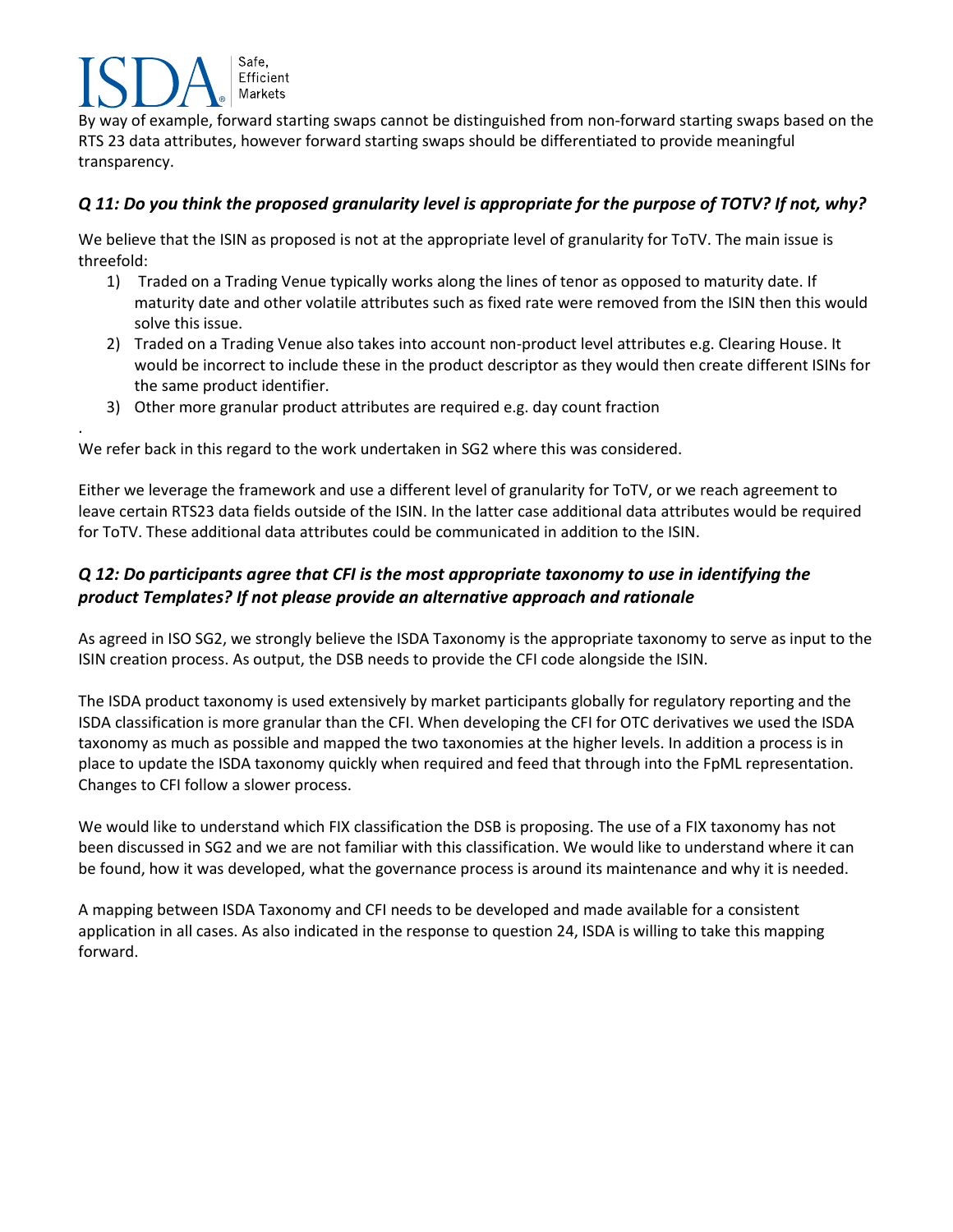# Safe. Efficient Markets

*Q 13: Do you agree with the approach of clearly allocated responsibility for data validation for different products, bearing in mind the specific data and cost challenges that might be incurred if it were to reside wholly in either the user-base or the DSB? Please provide detailed examples in your response.*

Data quality control and assurance needs to sit as much as possible with the DSB. Otherwise with a large number of submitters, the data quality becomes subject to the standards at the weakest link. We believe this risks seriously jeopardizing the overall quality and usability of the ISINs. Achieving high data quality does require strict standardization and use of clearly defined reference data by the DSB. This is one of the reasons why in SG2 there was consensus to the use the FpML data standard for submission of the data attributes to the DSB. The DSB should not allow the creation of invalid ISINs.

ANNA DSB must be responsible for data validation – there should be no sole reliance on self-validation of data by market participants.

- MIFID II depends on accurate instrument reference quality to meet transparency obligations.
- If an invalid combination of fields are requested, it might not be possible to derive a CFI code because certain combinations of classifications are impossible.
- If ANNA DSB does not validate instrument reference data sent on an ISIN request, then it cannot be trusted as a golden source of OTC ISINs, and a data remediation workflow would almost inevitably be required.
- Remediating invalid data will carry far greater cost and data challenges than preventing invalid data in the first place.

A clear governance process needs to be in place to enforce the data quality and to ensure consistent application and maintenance of the validation rules and the data dictionary. Equally important, the rules need to evolve and not hamper the future development and creation of ISINs for new products.

That being said, we expect market participants will implement their own controls in order to avoid invalid requests and to ensure their own internal data quality.

#### *Q 14: Do you know any other IP issues the DSB Product Committee must consider whilst specifying the granularities of the products in scope? If so, please provide the details of the attribute values and their current owners*

There are multiple IP issues related to ISIN metadata and the requirement to make the ISIN and the associated metadata available for free. SG2 has identified the main ones. The different IP issues need to be looked at separately by an expert group and solutions need to be developed for each of the cases.

#### *Q 15: Do you agree with the approach to use ISO Standard Currency codes in insolation thereby excluding offshore currencies? If not please explain your reasoning*

The ISO currency list might be too restrictive in certain instances. The offshore settlement of a currency can be a determining product characteristic. There are multiple ways in which this information can be expressed. We refer in this respect to the FpML response to the CPMI-IOSCO consultation on critical data elements – second batch: (see page 3: comment on the use of ISO 4217 + CNH)

**<http://www.fpml.org/docs/FpML-response-to-CPMI-IOSCO-batch2-consultation-v20161130.pdf>**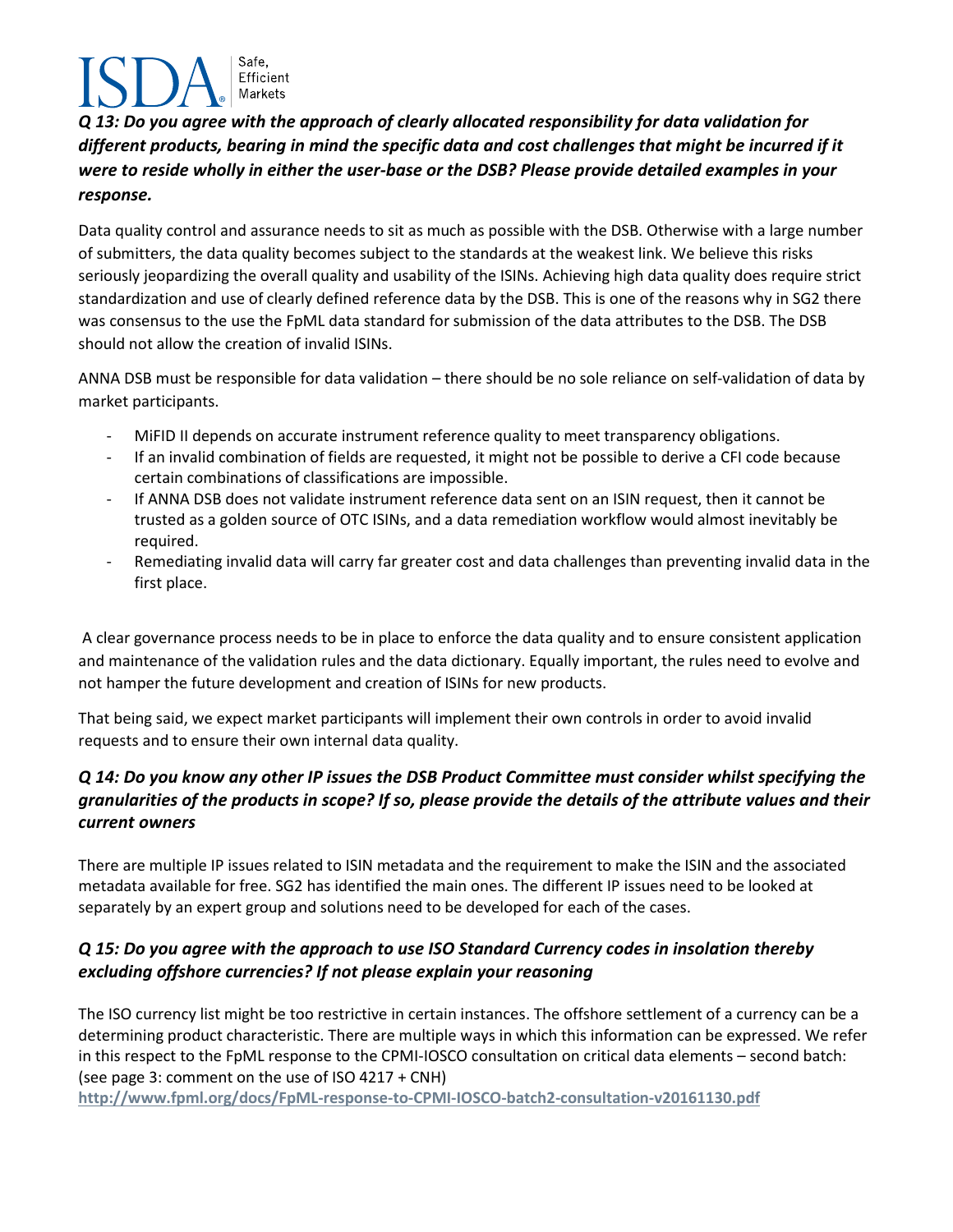Safe, Efficient Markets

We strongly encourage the DSB to adopt the approach CPMI-IOSCO recommends in their final guidance on this subject.

#### *Q 16: Are there additional attributes that must be included in the ISIN to cover products that will be tradeable on a trading venue by Jan 03, 2018? If so, please list the product (by CFI Code and/or FpML taxonomy) and the attribute(s) and their possible enumerations.*

We refer to the work done by the use case validation teams for SG2.

As far as "FpML taxonomy" is concerned we would like to clarify the use of terminology. ISDA provides a classification of OTC derivatives which we refer to as the ISDA taxonomy. This classification or taxonomy can be found on the ISDA website<sup>3</sup>. FpML, as a data standard develops a mapping to the ISDA taxonomy such that for any trade represented in FpML, based on the trade characteristics, the relevant ISDA taxonomy node can be automatically derived. This increases the standardization and reduces the room for error or different interpretations if both parties represent the product details using the FpML data standard. FpML as a data standard does not maintain a separate classification. We leverage the ISDA taxonomy (classification) and have the ability to represent other classifications such as CFI, but we do not provide an automatic mapping to other classifications.

#### *Q 17: Are there products where none of those fields are relevant for the definition of the underlying? If so, please provide detailed examples*

See SG2 analysis e.g.

- Field 26: Underlying instrument code
- Field 27: Underlying issuer
- Field 28: Underlying index name

#### *Q 18: Are their products where more than one of those fields are required for its definition? If so, please provide detailed examples*

We refer back to the cross asset class analysis done by SG2.

#### *Q 19: Is there anything in the excluded list of attributes that should be included in the ISIN definition for an OTC Derivative?*

We refer back to the cross asset class analysis done by SG2.

*Q 20: For those products included in the Annex, are there attributes that have not been included that you recommend the committee include in order to meet the immediate regulatory requirements for the ISIN? Please include an example of the attribute, describe the attributes completely and the reason for its inclusion.* 

There is insufficient time to do this analysis.

 $\overline{a}$ 

<sup>3</sup> <http://www2.isda.org/functional-areas/technology-infrastructure/data-and-reporting/identifiers/upi-and-taxonomies/> This information is freely available